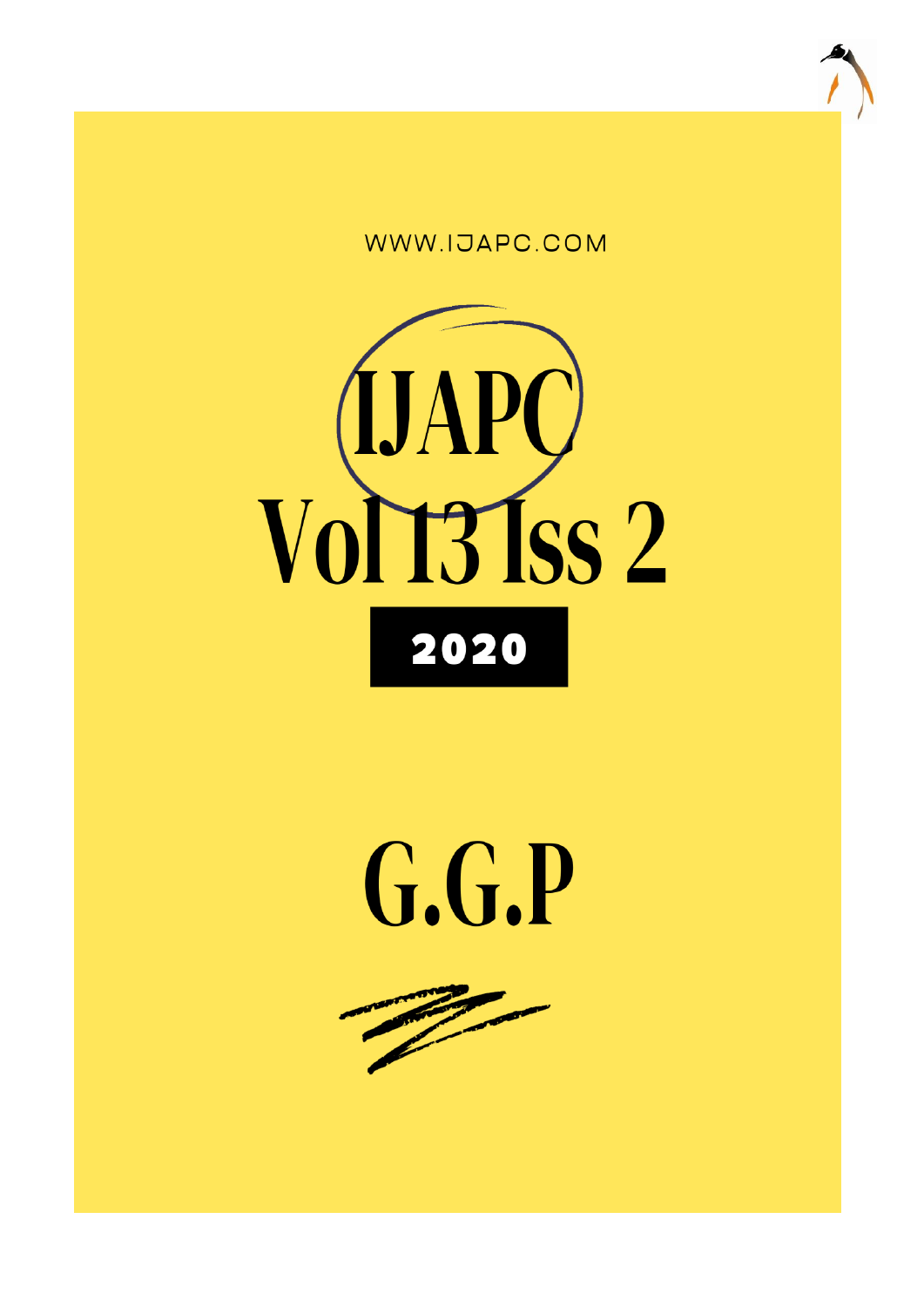

RESEARCH ARTICLE www.ijapc.com

**e-ISSN 2350-0204**

# **An Experimental Analysis of Withania somnifera on Estrous Cycle**

Niketa Shantikar<sup>1\*</sup>, Suchetha Kumari<sup>2</sup> and Sudhakar Bhat<sup>3</sup>

<sup>1,2</sup>Dept of Prasuti Tantra and Stree Roga, SDM College of Ayurveda and Hospital Udupi, KA, India

3SDM Research Centre, SDM College of Ayurveda and Hospital Udupi, KA, India

## **ABSTRACT**

India, the world's second large country of population of 1.3 billion people after china (1.4 billion) has always fascinated demographers . And now, with the united nations forecasting that India's population will go faster than china's as early as 2022, it looks like the country may well be ready to detonate at its seams. However, few know about an entirely unexpected problem that is currently bedevilling Asia's third largest economy - a considerable decline in its fertility rate. When the fertility rate dips this number, the population is expected to decline. Modern treatment modalities cannot be used continuously due to their side effects.Thus this study was done to evaluate the effect of hydroalcoholic extract and ksheerpaka of Withania somnifera on estrous cycle in female wistar albino rats were orally administered with extract of Withania somnifera 2000 mg/kg body weight /day for 21 days .Results of the present study showed a significance increase in the weight of the uterus and in weight of the ovary was observed in treated group .Further estrous cycle length was observed to be regular and increased .In conclusion , this study suggests that the hydroalcoholic extract of roots of withania somnifera possess ovulatory activity after treating with norethisterone acetate..

## **KEYWORDS**

*Withania somnifera, Estrous cycle, Ovary, Uterus, Ovulatory activity*



Received 13/05/2020 Accepted 07/08/2020 Published 10/09/2020

\_\_\_\_\_\_\_\_\_\_\_\_\_\_\_\_\_\_\_\_\_\_\_\_\_\_\_\_\_\_\_\_\_\_\_\_\_\_\_\_\_\_\_\_\_\_\_\_\_\_\_\_\_\_\_\_\_\_\_\_\_\_\_\_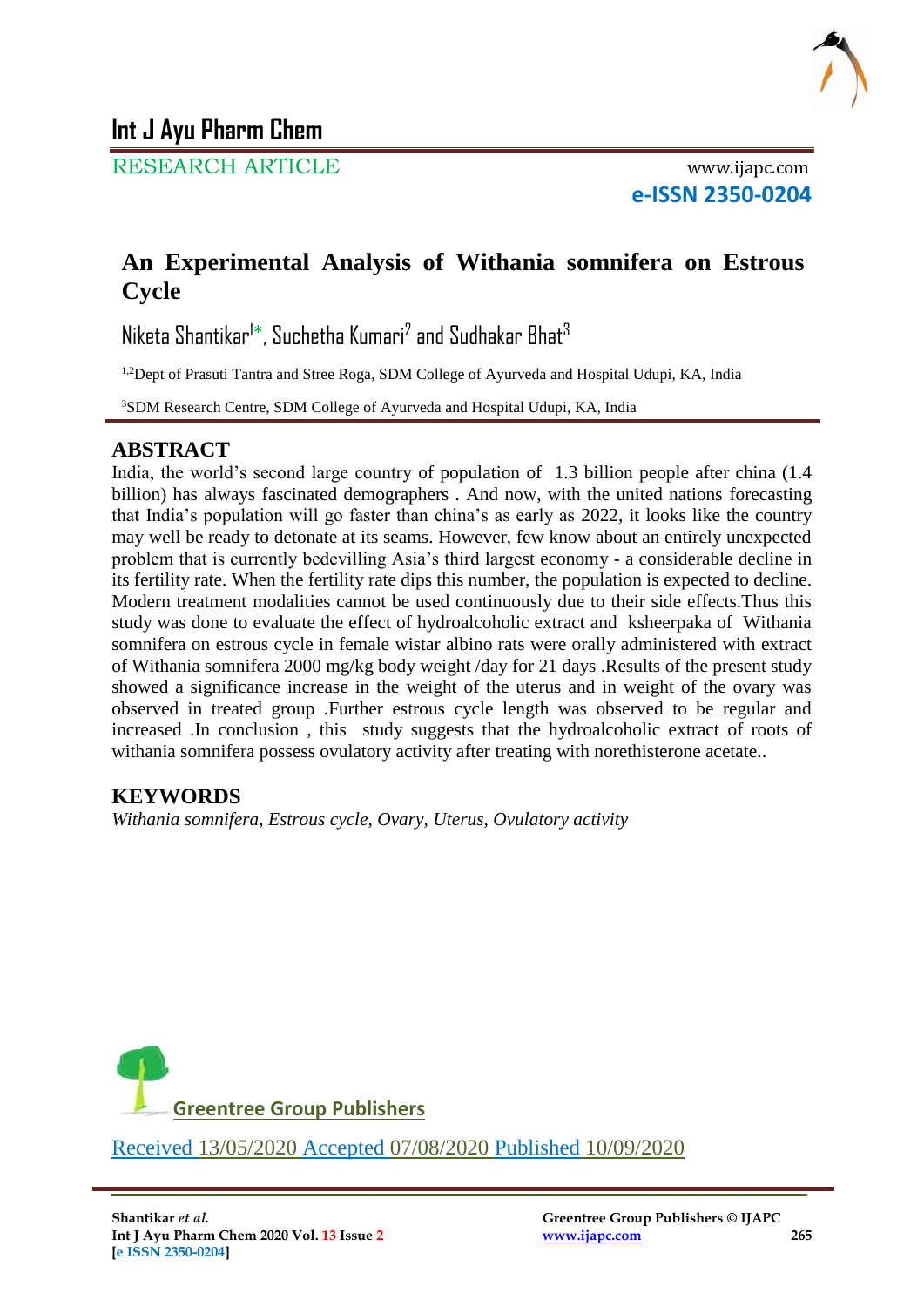

## **INTRODUCTION**

Withania somnifera is widely used as medicinal plants for several medical conditions. The use of Withania is accelerating due to presence of active constituents found useful for health. According to classics *ashwagandha* root juice is given as *nasya* to achieve conception. *Ashwagandha*. Botanically known as Withania somnifera is unique medicinal plant in *Ayurvedic* system of medicine. A plant emiting horse smell mainly the root. The leaves resemble the ear of pigs. The drug promote sexual potency, complexion and strength .Various formulations are available in the market. Use of *ashwagandha* is increasing day by day due to its number of chemical constituents like steroidal alkaloids, somniferine, withanaloids, withaferine etc mainly present in the roots. In the present study we have observed whether Withania can be used safely in clinical trials for the treatment of ovulatory disorders.

# **MATERIALS AND METHODS PLANT MATERIAL**

The coarse powder of root of withania somnifera was collected from the Sri Dharmasthala Manjunatheshwara pharmacy, Kuthpady, Udupi, India and hydroalcoholic extract of *ashwagandha* is prepared at the SDM Pharmacology laboratory by Soxhlet extraction method .

## **ACUTE ORAL TOXICITY STUDY**

ACUTE ORAL TOXICITY study of *ashwagandha* extract in Wistar Albino female rats were evaluated in present study. In this study hydroalcholic extract of *ashwagandha* roots has taken and administered to three rats at 2000 mg/kg, orally once in the morning and were observed for 14 days as per study protocol. In this study no toxicity or toxic signs and no any mortality were observed .There were no significant changes in the parameters like body weight, haemato-biocheminal parameters at any dose level. In this study, administration of *ashwagandha* extract did not show any toxicologically significant treatment related changes in body weight, ophthalmic changes, and clinical pathology evaluation. Hematological and serum parameters were within the normal limits, hence from the study we can prove that *ashwagandha* hydroalcoholic extract is nontoxic in Nature.On the basis of previous studies carried the effective dose 2000 mg/kg was being selected for further studies.

### **EXPERIMENTAL ANIMALS**

 $\mathcal{L}_\mathcal{L}$  , and the contribution of the contribution of the contribution of the contribution of the contribution of the contribution of the contribution of the contribution of the contribution of the contribution of

Thirty six healthy female non-pregnant wistar albino rats were selected randomly and was weighed about 200±50 gm from the animal house of SDM centre for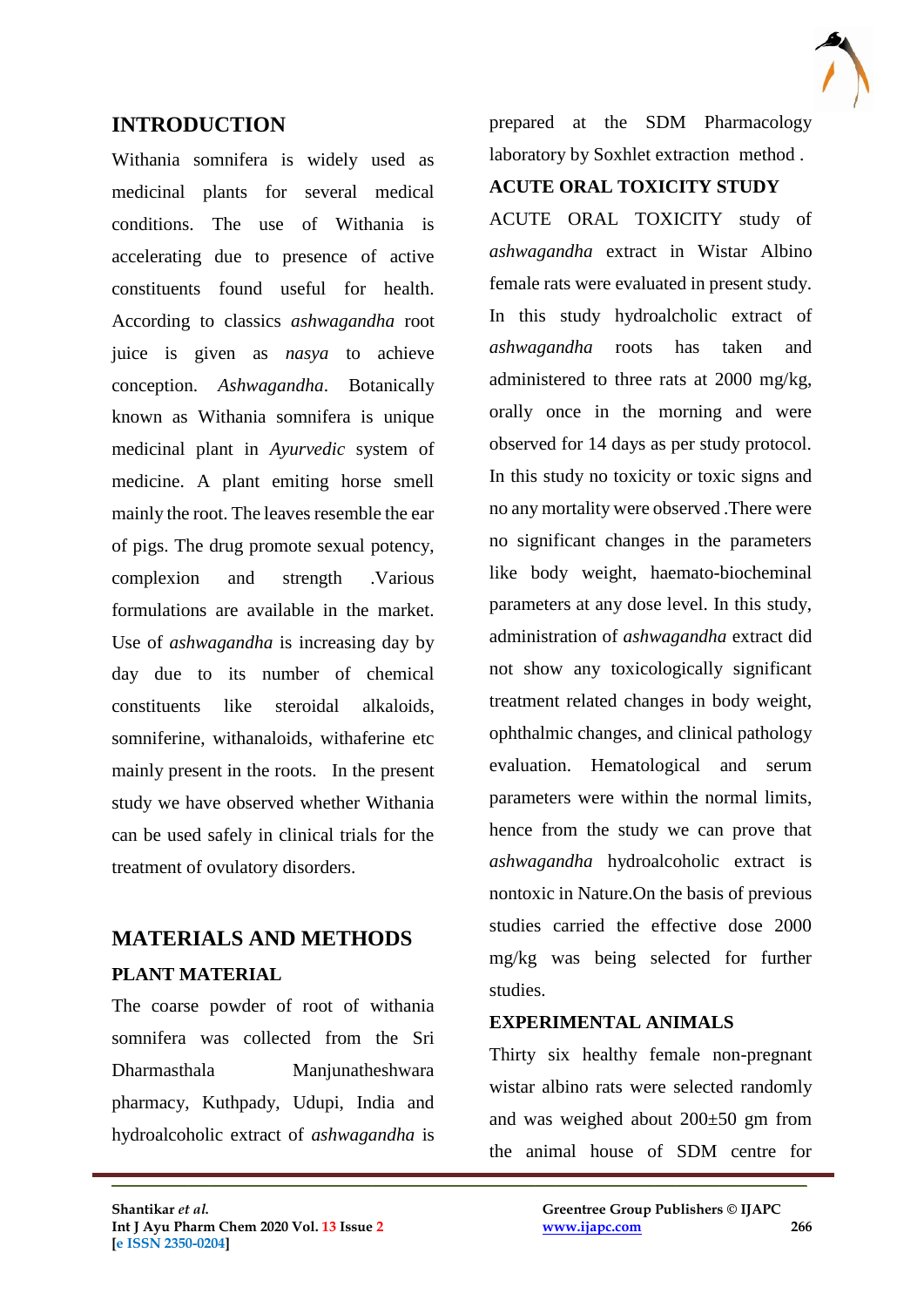

research in *ayurveda* and allied sciences, kuthpady, Udupi. Rats were marked for identification and housed in polypropylene cages. Animals were maintained under hygienic conditions and they were provided with commercial food pellets and tap water. Added labium cleaning and sanitation work were done on alternate days. Paddy husk had provided as bedding material, which was changed every day.

For experiment designed to determine oral LD<sup>50</sup> of *ashwagandha* extract study was done on three rats which was administered 2000 mg/kg .Signs of toxicity were observed for 14 days. No toxic effects were observed in this study; hence 2000 mg/kg dose was selected for the main study in 6 rats. Rats were administered the dose of 2000 mg/kg of *ashwagandha* extract and signs and symptoms of toxicity were observed .On day 21, all the animals were euthanized and further examinations done. The experiments would be carried out in conformity with guidelines of the Institutional Ethical committee (IAEC) after obtaining permission

ETHICAL CLEARANCE NO. SDMCRA/IAEC/PT-11 ON 26/3/18

### **ESTROUS CYCLE EVALUATION**

After grouping the vaginal smear was taken for all 6 groups in morning 9 -10 am daily for 21 days including the day of experimental sacrifice. Followed by drug

 $\mathcal{L}_\mathcal{L}$  , and the contribution of the contribution of the contribution of the contribution of the contribution of the contribution of the contribution of the contribution of the contribution of the contribution of

administration. Vaginal secretion collected with a plastic micropippete filled with normal saline by inserting the tip into the rat vagina but not deeply .Vaginal smear are to be placed on glass slide .A different glass slide has to be used for each animal. One drop is collected with a clean tip from each rat. And stained with methylene blue dye ,stained material was to be observed under a light microscope with 10x and 40x objective lenses .A normal estrous cycle in rats was defined as 4-5 days.Three types of cells to be recognized i.e round and nucleated ones are epithelial cells ,irregular ones without nucleus are the cornified cells and little round ones are the leukocytes .The estrous cycle stages are 1.Proestrus –mainly epithelial cells 2.Estrus –mainly cornified cells 3.Metestrus-cornified and leukocytes and 4.diestrus-mainly leukocytes present. Animals showing normal and regular estrus cycle for 4-5 days. In Group A, only water and normal diet is administered, Group B is treated with Primolut N. Whereas Group C treated with test drug *Ashwagandha* extract and Group D is treated with *Ashwagandha ksheerpaka* Group E is treated with *Ashwagandha* extract and Primolut N at therapeutic dose and Group F is treated with *Ashwagandha ksheerpaka* and Primolut N at therapeutic dose and which has been administered for 21 consecutive days.On  $21<sup>st</sup>$  day of experiment, the rats are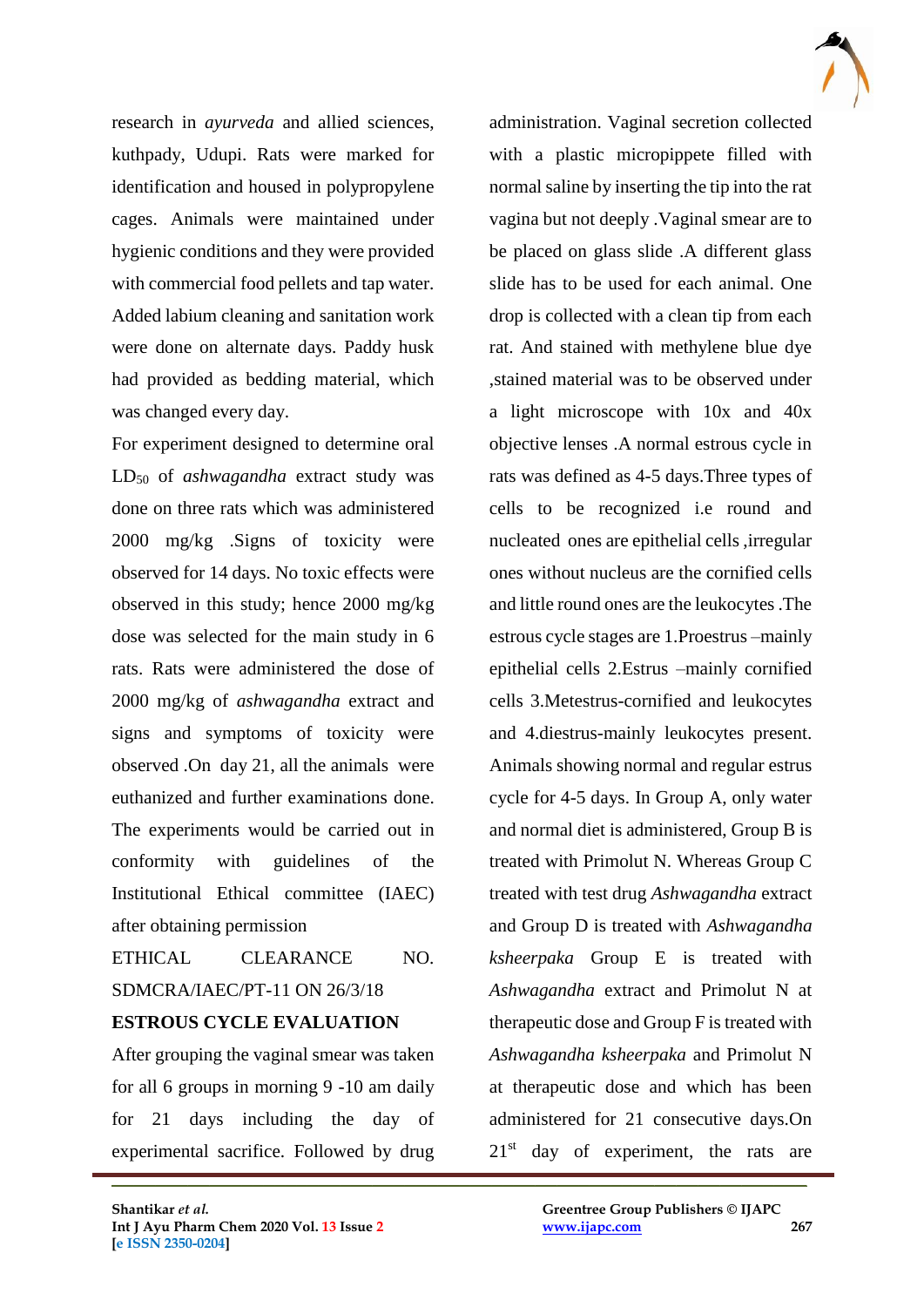

anesthetised by using chloroform and blood is collected by retrorbital puncture and assigned for biochemical and hormonal investigation.

## **BODY WEIGHT AND OVARIAN WEIGHT**

Body weight was determined before the initiation of experiment and just before killing of each animal .The rats of all the groups were scarificed by administering sodium phenobarbitone , 2000 mg/kg body weight on  $21<sup>st</sup>$  day . After sacrificing the animal , The rats were anesthetised then incision over the abdomen was taken which was extended above to the neck and below to the vagina , the organs like uterus ,ovary, fallopian tube were excised out from sacrificed animal , weighed and transferred

#### **RESULTS**

|  | Table 1 Effect of Ashwagandha on Estrous Phases |
|--|-------------------------------------------------|
|  |                                                 |

to fixing solution (10% formalin) for histopathological examinations. Ovaries were dissected out , freed from extra deposition and weighed and ovaries from each rat was processed for cholesterol and triglyceride estimation and another for histopathological study.

### **STATISTICAL ANALYSIS**

All the values are expressed as MEAN +\_SEM followed by employing one way ANOVA as statical test followed by Dennett's multiple "t" test as post hoc test. Graph pad inst 3 was used for this purpose.P value  $\langle 0.05 \rangle$  is considered as statistical significant. Level of significance was observed, noted and interpreted accordingly the duration of study that is of 21 days.

| S.NO | <b>GROUPS</b>                 | <b>ESTROUS PHASES</b> | % CHANGE                      |
|------|-------------------------------|-----------------------|-------------------------------|
|      | <b>CONTROL GROUP</b>          | $7.8 + 1.241$         | $\cdots$                      |
|      | PRIMOLUT N                    | $5.5 \pm 0.99$        | $29.48 \downarrow (a)$        |
|      | ASHWAGANDHA EXTRACT           | $8.2 \pm 0.96$        | 5.182 $\uparrow$ ( <i>a</i> ) |
|      | ASHWAGANDHA KSHEERPAKA        | $10.4 + 1.32$         | $33.33 \uparrow (a)$          |
|      | ASHWAGANDHA EXTRACT           | $3.3 \pm 0.918$       | 40!#                          |
|      | $+$ PRIMOLUT N                |                       |                               |
|      | <i>ASHWAGANDHA</i>            | $13.4 \pm 0.6782**$   | 143.#61                       |
|      | <i>KSHEERPAKA</i> +PRIMOLUT N |                       |                               |

Data: MEAN ± SEM, \*\*P<0.01 @-COMPARED WITH NORMAL CONTROL #- COMPARED WITH PROMOLUTE N Data related to the effect of test drug on

 $\mathcal{L}_\mathcal{L}$  , and the contribution of the contribution of the contribution of the contribution of the contribution of the contribution of the contribution of the contribution of the contribution of the contribution of

complete estrous cycle has been shown in the table 1 and 2. Data shows that there was decrease in the total number of estrous phases in the Primolut group compared to normal control group was found to be statistically non-significant .There is

increase in the total number of estrous phases in the *Ashwagandha* extract , *Ashwagandha ksheerpaka* , *Ashwagandha*.Extract + Primolut group was found to be statistically non-significant .There was increase in the total number of estrous phases in the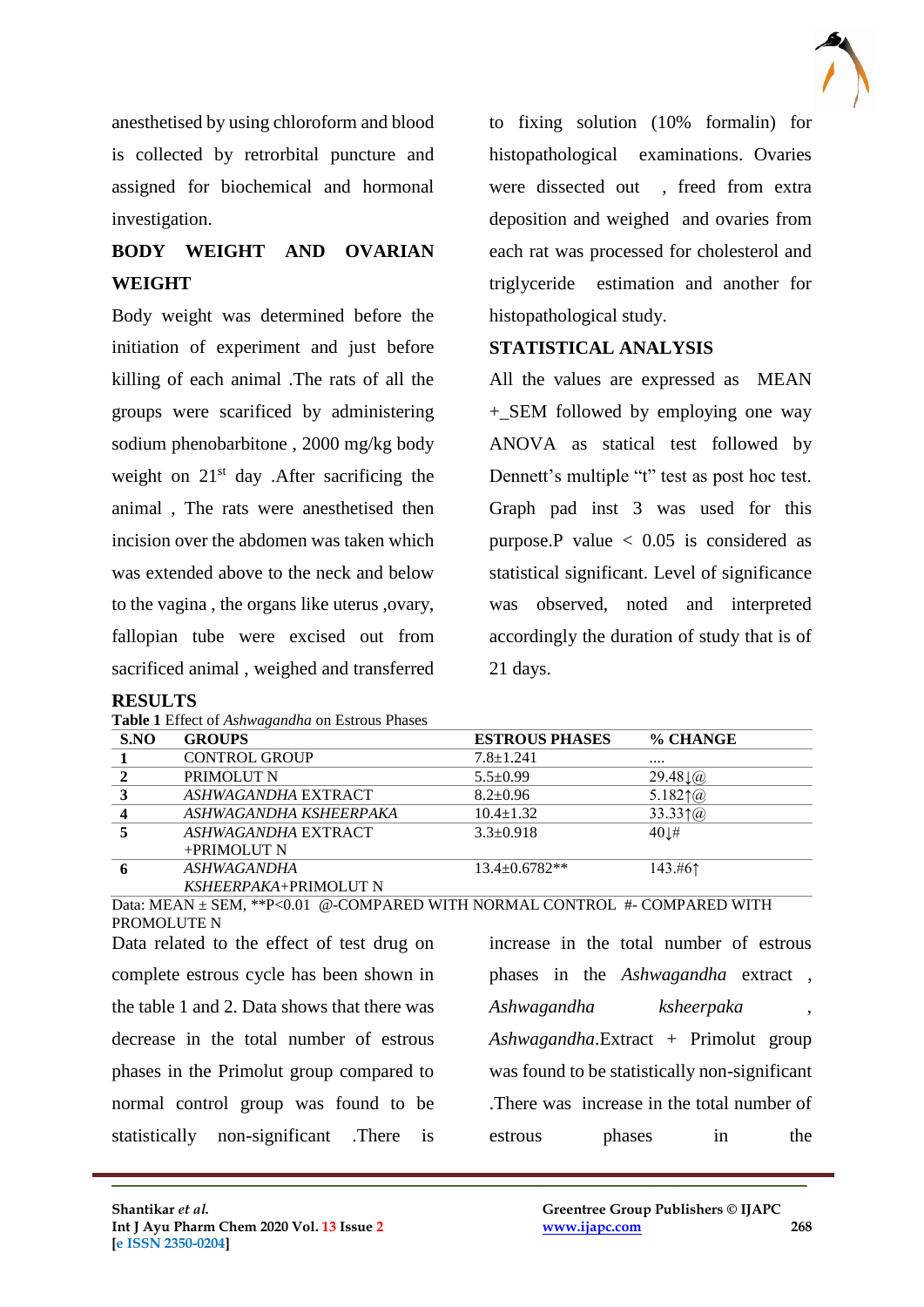

*Ashwagandha.Ksheerpaka* + Primolut, groups was found to be statistically very

significant when compared to standard control group .

## **DISCUSSION**

**Table 2** Consolidated Statement of Estrous Cycle

| Parameters         | Compared with normal |             | Compared with primolut $-n$ |                |                      |
|--------------------|----------------------|-------------|-----------------------------|----------------|----------------------|
|                    | Primolut             | Ashwagandha | Ashwaganha                  | Primolut       | Primolut+ashwagandha |
|                    |                      | Ksheerpaka  | Extract                     | $+ashwagandha$ | extract              |
|                    |                      |             |                             | ksheerpaka     |                      |
| <b>PROESTROUS</b>  | <b>NSI</b>           | NSD         | <b>NSD</b>                  | NSD            | <b>NSD</b>           |
| <b>ESTROUS</b>     | <b>NSD</b>           | NSI         | <b>NSI</b>                  | <b>NSI</b>     | <b>VSD</b>           |
| <b>METAESTROUS</b> | SD.                  | <b>NSD</b>  | NC                          | <b>NSI</b>     | <b>NSI</b>           |
| <b>DIESTROUS</b>   | <b>NSI</b>           | NSD         | <b>NSD</b>                  | NSD            | <b>NSD</b>           |
|                    |                      |             |                             |                |                      |

 $\mathcal{L}_\mathcal{L}$  , and the contribution of the contribution of the contribution of the contribution of the contribution of the contribution of the contribution of the contribution of the contribution of the contribution of

Action of *ashwagandha* on estrous cycle **-** In *ksheerpaka* group, extract group, and Primolut + *ksheerpaka* group, there is nonsignificant increase of estrous phases as compared to positive control group this indicates there is increased estrogenic activity . Estrogen secreted by mature graffian follicle or matured secondary follicle might have produced the estrogen hormone and exhibited the estrogenic activity .These changes will promote or prepares for the ovulation. The estrogen produced by graffian follicle or matured secondary follicle which is essential for maturation of the ovarian follicle.

#### **CONCLUSION**

The study on the estrous cycle showed significant alteration in the estrous cycle in group III,IV,V. The duration of estrous phase in the test group has increased and there was significant decrease in diestrus phase which shows that the early

restoration of next phases and drug has action on anovulation i.e it corrects anovulation and regularizes ovulation.